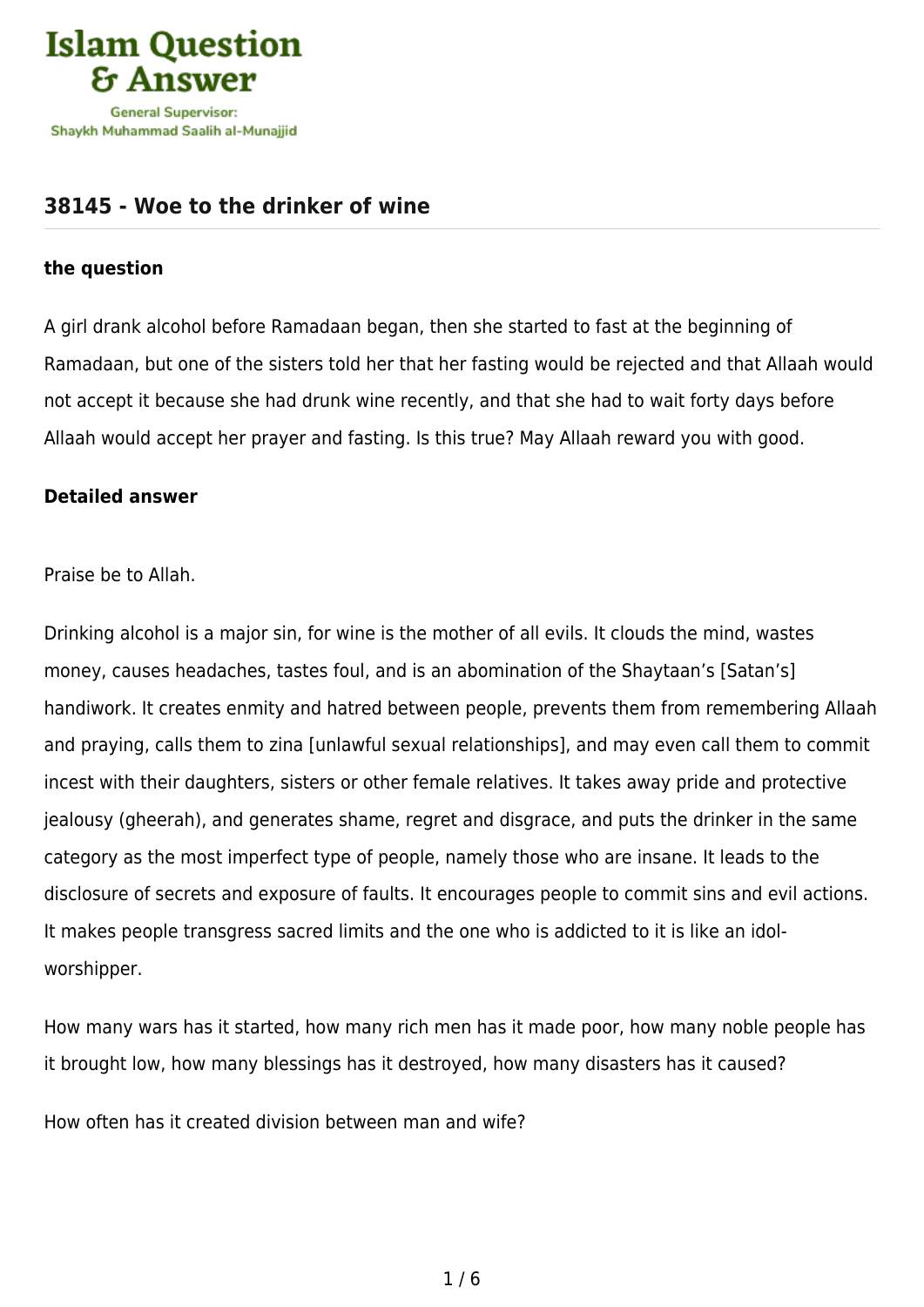

How much regret has it generated and how many tears has it caused to flow?

How often has it closed the doors of goodness to the drinker and opened the doors of evil to him?

How often has it brought about calamity and hastened death?

How much trouble has it brought to the one who drinks it?

It is the source of sin, the key to evil; it takes away blessings and brings calamity.

Even if it did not have all these evil consequences, the fact that one cannot have both the wine of this world and the wine of Paradise is sufficient deterrent.

And the evil consequences of alcohol are many time more than we have mentioned.

From the words of Ibn al-Qayyim in Haadi al-Arwaah.

Allaah has warned us against it in His Book and on the lips of His Prophet (peace and blessings of Allaah be upon him).

1 – Allaah says (interpretation of the meaning):

"O you who believe! Intoxicants (all kinds of alcoholic drinks), and gambling, and Al-Ansaab (stone altars for sacrifices to idols, jinn, etc), and Al-Azlaam (arrows for seeking luck or decision) are an abomination of Shaytaan's (Satan's) handiwork. So avoid (strictly all) that (abomination) in order that you may be successful"

## [al-Maa'idah 5:90]

2 – Allaah has cursed the drinker of alcohol. In Sunan Abi Dawood (3189) it is narrated that Ibn 'Umar (may Allaah be pleased with him) said: The Messenger of Allaah (peace and blessings of Allaah be upon him) said: "Allaah has cursed alcohol, the one who drinks it, the one who pours it,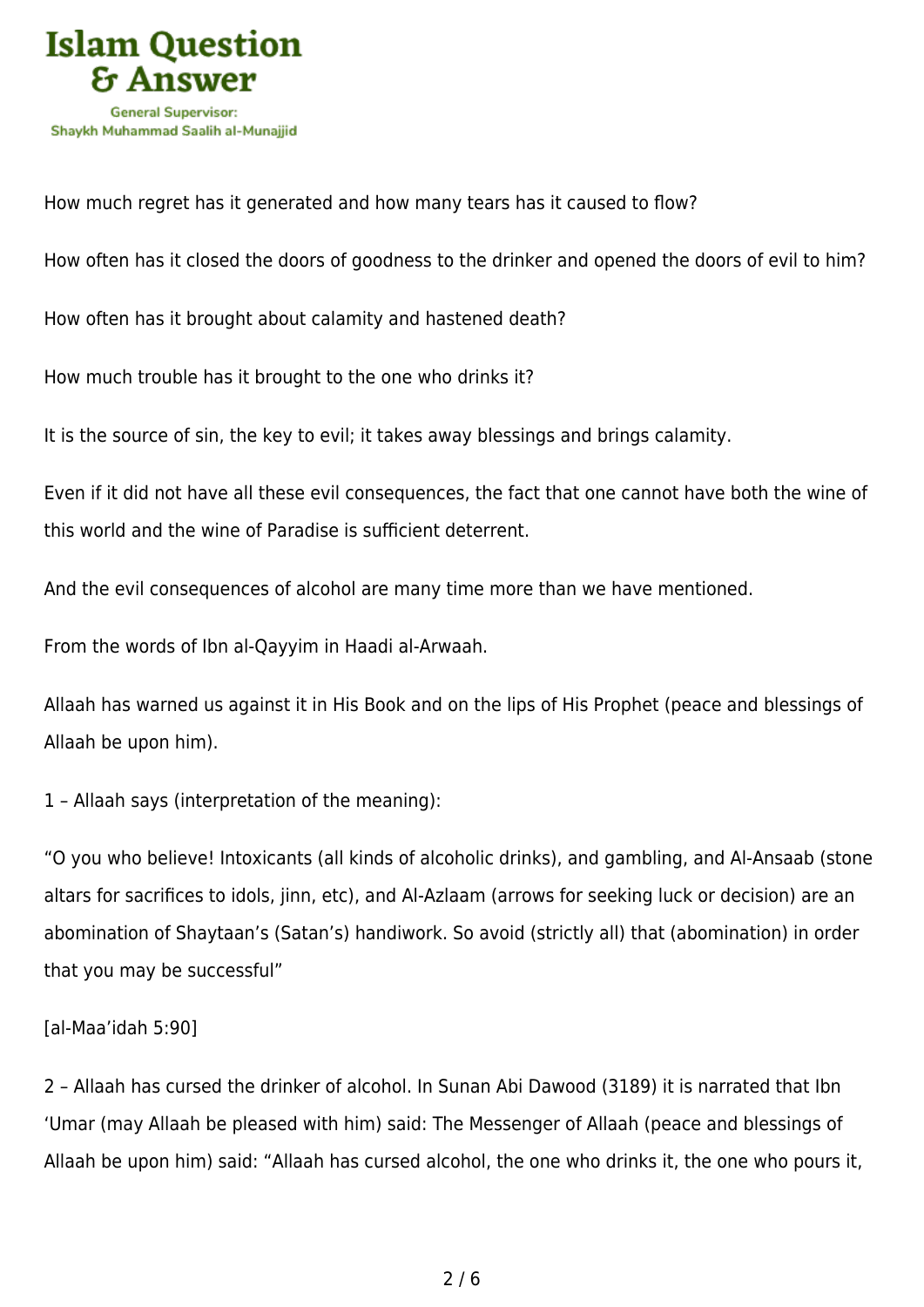

the one who sells it, the one who buys it, the one squeezes (the grapes, etc), the one for whom it is squeezed, the one who carries it and the one to whom it is carried." Classed as saheeh by al-Albaani as stated in Saheeh Abi Dawood, 2/700.

3 – The Prophet (peace and blessings of Allaah be upon him) likened the one who is addicted to alcohol to one who worships idols. It was narrated that Abu Hurayrah said: The Messenger of Allaah (peace and blessings of Allaah be upon him) said: "The one who is addicted to alcohol is like one who worships an idol." Narrated by Ibn Maajah, 3375; classed as hasan by al-Albaani in Saheeh Ibn Maajah, 2720.

4 – The one who is addicted to alcohol will be denied admission to Paradise. It was narrated from Abu'l-Darda' that the Prophet (peace and blessings of Allaah be upon him) said: "No one who is addicted to alcohol will enter Paradise." Narrated by Ibn Maajah, 3376; classed as saheeh by al-Albaani as stated in Saheeh Ibn Maajah, 2721.

5 – It was narrated that 'Uthmaan (may Allaah be pleased with him) said: "Avoid alcohol for it is the mother of all evils. There was a man among the people who came before you who was a devoted worshipper. A seductive woman fell in love with him, and she sent her slave-woman to him to call him to bear witness. He went with the slave-woman, and every time they passed through a door, she locked it behind them, until he reached a beautiful woman with whom was a child and a vessel of wine. She said, 'I did not call you to bear witness, rather I called you either to have intercourse with me, or to drink a cup of this wine, or to kill this child.' He said, 'Pour me some of this wine.' So she poured him a cup, then he said, 'Give me more,' and he did not stop until he had has intercourse with her and killed the child. So avoid alcohol, for by Allaah faith and addiction to wine cannot be combined except soon one of them will be expelled."

Narrated by al-Nasaa'i, 5666; classed as saheeh by al-Albaani in Saheeh al-Nasaa'i, 5236.

6 – His prayers will not be accepted for forty days. It was narrated that 'Abd-Allaah ibn 'Amr said: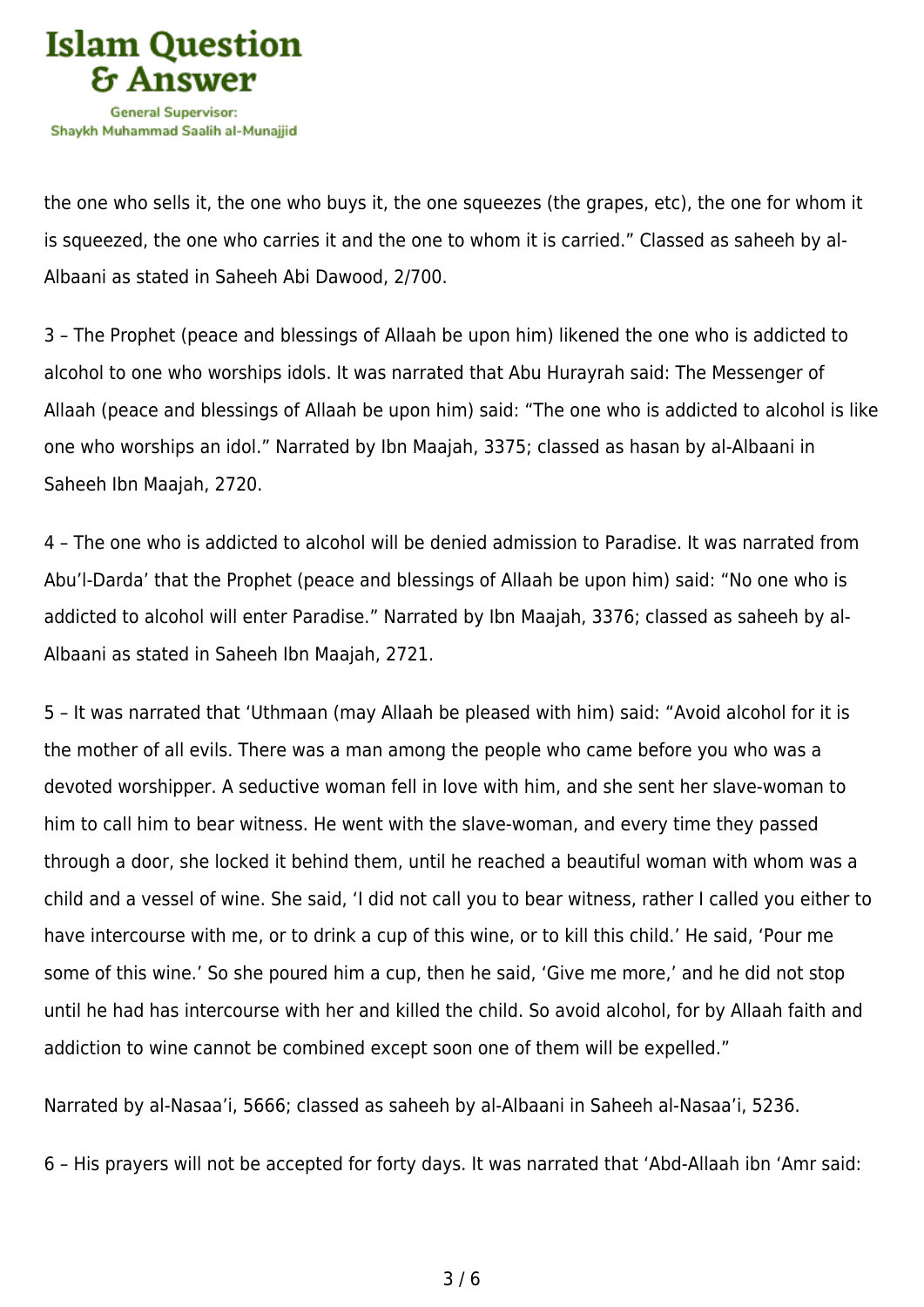

Shavkh Muhammad Saalih al-Munaiiid

The Messenger of Allaah (peace and blessings of Allaah be upon him) said: "Whoever drinks alcohol and gets drunk, his prayers will not be accepted for forty days, and if he dies he will go to Hell, but if he repents, Allaah will accept his repentance. If he drinks wine again and gets drunk, his prayer will not be accepted for forty days, and if he dies he will go to Hell, but if he repents, Allaah will accept his repentance. If he drinks wine again and gets drunk, his prayer will not be accepted for forty days, and if he dies he will go to Hell, but if he repents, Allaah will accept his repentance. If he does that again, Allaah will give him to drink of the mud of khabaal on the Day of Resurrection." They said, "O Messenger of Allaah, what is the mud of khabaal?" He said, "The juice of the people of Hell." Narrated by Ibn Maajah, 3377; classed as saheeh by al-Albaani in Saheeh Ibn Maajah, 2722.

The fact that his prayers are not accepted does not mean that the person's prayers are invalid, or that he should give up prayer. Rather what it means is that he will not be rewarded for them. So the purpose of his prayer is to fulfil his duty and to avoid the punishment for not praying.

Abu 'Abd-Allaah ibn Mandah said: The phrase "his prayers will not be accepted" means that he will not be rewarded for his prayers for forty days, as a punishment for drinking alcohol. This is like what they said about the one who speaks when the imam is delivering the khutbah on Friday: he prays Jumu'ah [Friday prayer] but there is no Jumu'ah for him, meaning that he will not be given the reward for praying Jumu'ah, as a punishment for his sin.

Ta'zeem Qadr al-Salaah, 2/587, 588. See also Question no, [20037](https://islamqa.com/en/answers/20037)

Al-Nawawi said:

With regard to his prayer not being accepted, what this means is that he will not be rewarded for it, even though it is valid, and he does not have to repeat it.

With regard to what the questioner was told about her fasting not being accepted, this is based on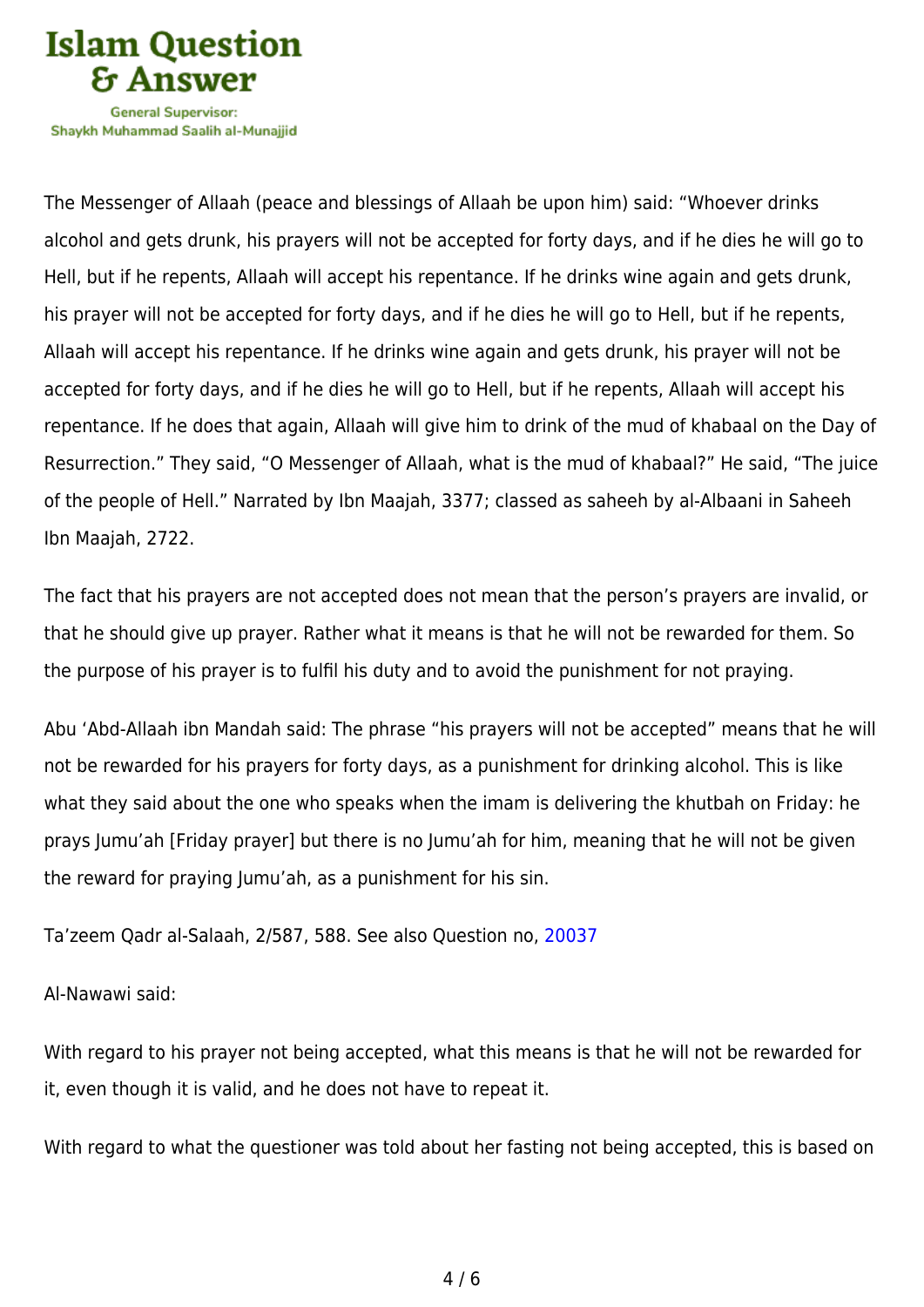

the view of some of the scholars that the mention of prayer in the hadeeth quoted above is a warning that no other acts of worship will be accepted either.

Al-Mubaarakfoori said in Tuhfat al-Ahwadhi:

It is said that prayer was singled out for mention because it is the best physical act of worship, and if it is not accepted, it is more likely that other acts of worship will not be accepted either.

Al-'Iraaqi and al-Mannaawi also said something similar.

Based on this view, fasting is not accepted either, but this does not mean that the person who drank alcohol should not fast, rather he is enjoined to fast, but it will not be accepted from him, as a rebuke.

Undoubtedly the person who drinks alcohol should still offer the prayers on time, and fast in Ramadaan. If he omits some of his prayer or fasting, he will be committing a major sin that is even greater than the sin of drinking alcohol.

It should be noted that if a Muslim commits sin and is unable to repent because of his weakness of faith, that should not be used to justify his persisting in sin or his addiction, or his neglecting to do acts of worship. Rather he has to do whatever he can of acts of worship and strive to give up the sins that he is committing.

The Muslim has to fear Allaah and beware of the wiles and snares of the Shaytaan [Satan]. He should not let his soul become a plaything of the Shaytaan. If his Shaytaan overpowers him and makes him fall into sin and disobedience towards his Creator, then he must hasten to repent, for "the one who repents is like the one who did not sin." Narrated by Ibn Maajah, 2450; classed as saheeh by al-Busayri as stated in al-Zawaa'id Haashiyat Sunan Ibn Maajah.

This punishment for the one who drinks alcohol applies to the one who does not repent. As for the